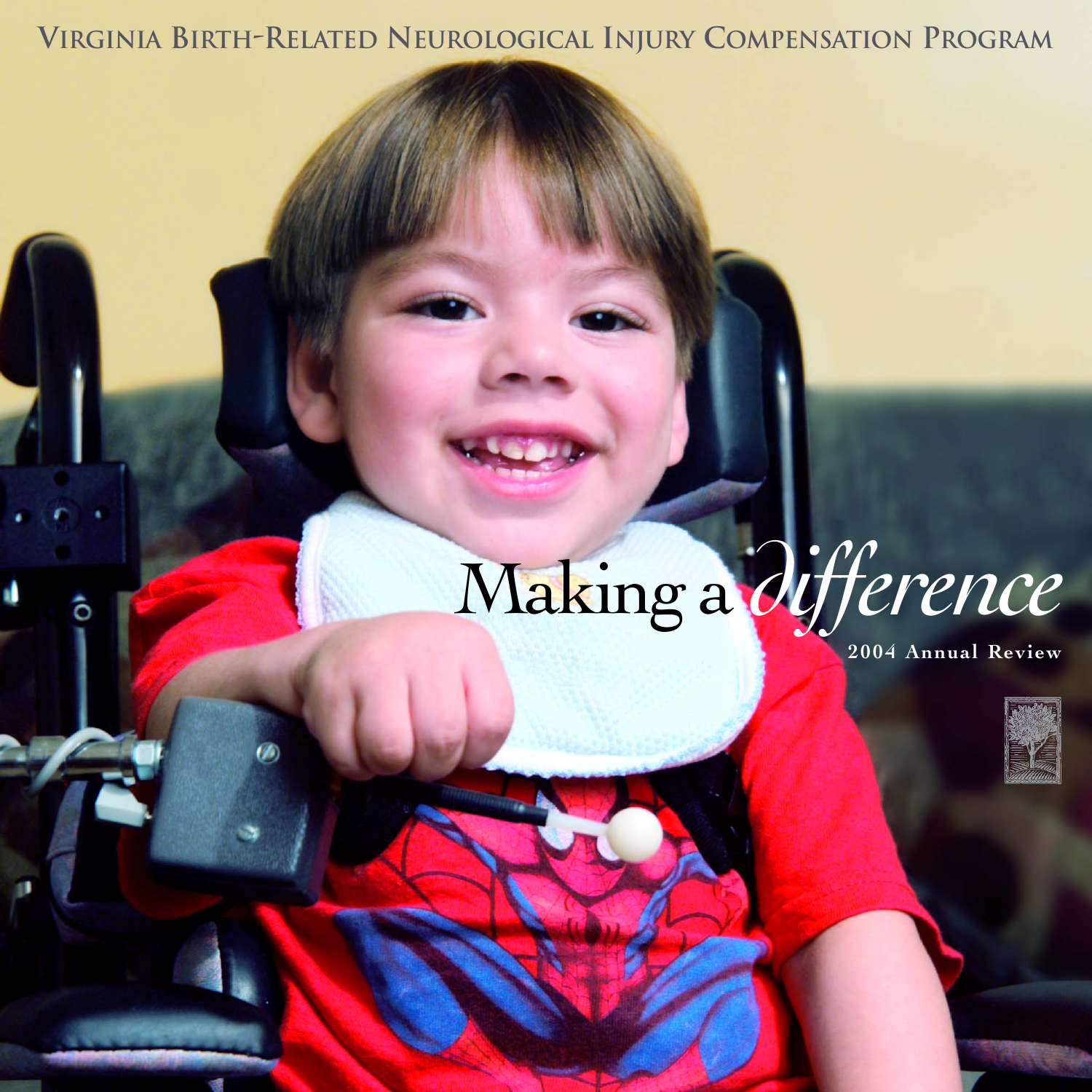# \$ 5.7million *for benefits in 2004*

 $\rightarrow$ 

**Adventure**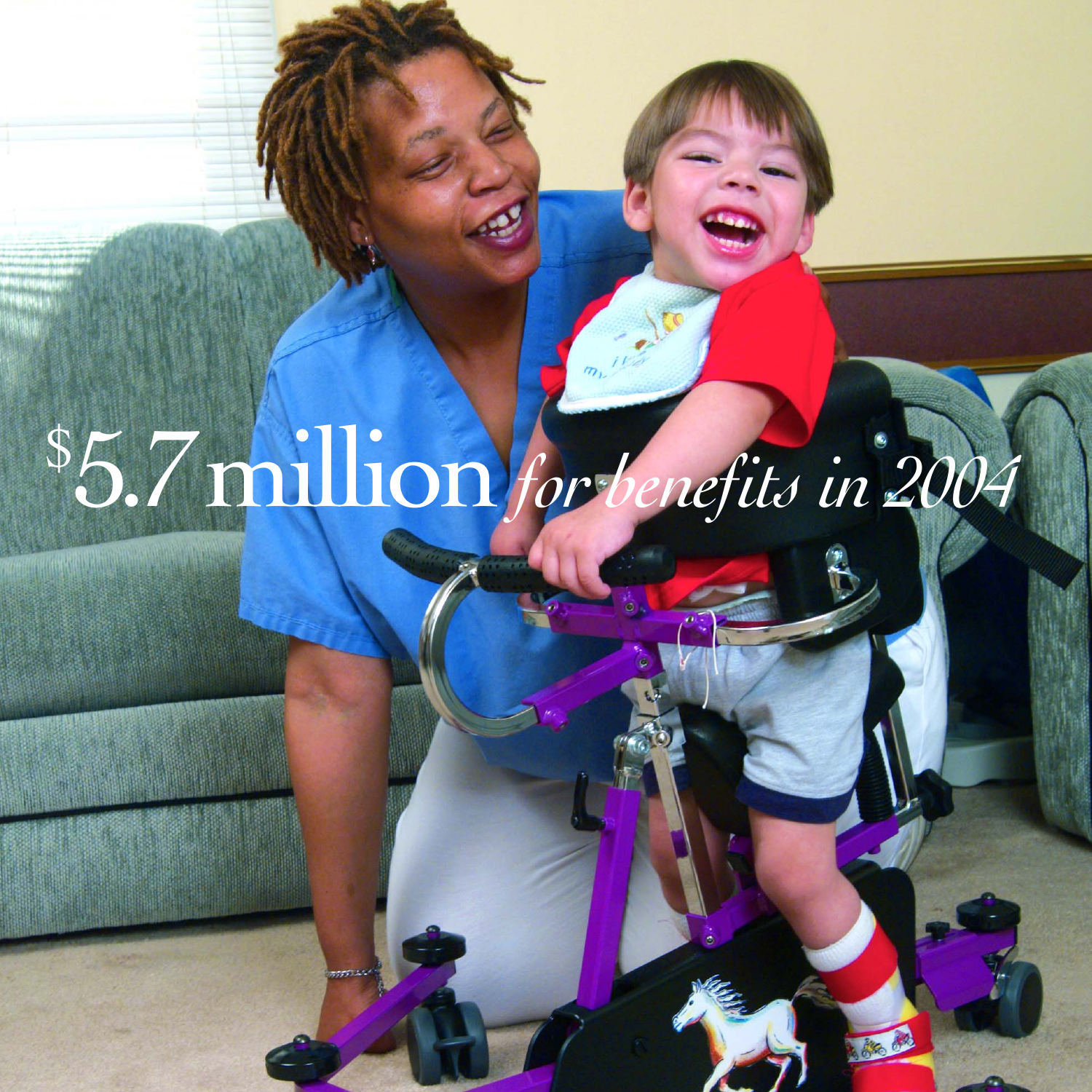# **Message From The Board Chair**

t's always nice to relate good news, and noting a more than \$30 million reduction in the Program's long-term actuarial deficit certainly qualifies. This improvement resulted primarily from three events. First, the 2004 session of the Virginia General Assembly agreed to delete a provision passed in the prior year allowing legal fees to be paid even if a claimant was not admitted into the Birth-Injury Program. The repeal of this provision alone resulted in an immediate deficit reduction of about \$28 million. I<br>a pr

Also helping to slim down the actuarial deficit were strong returns on the Program's reserve funds and modestly increased fees and assessments. At the end of 2004 those funds stood at \$141 million. It's also important to emphasize that the Program is considered by actuaries to be financially sound for many years to come.

However, the Board continues to work towards eliminating the total deficit and took an important new step in 2004. The overall investment strategy has been improved through hiring an independent investment consultant to provide ongoing advice. Engaged for this effort was CapGroup of Richmond, Virginia. With this added independent expertise, the Board believes that the Program's ability to obtain the maximum, yet safe levels of investment, will be improved in upcoming years.

Another valuable step was the appointment by the Governor of three new board members helping to round out the composition of the Board. Appointed were:

- Edward Mazur, CPA, recently retired as the Vice President for Administration and Finance at Virginia State University and a former comptroller for the Commonwealth of Virginia;
- Jennifer Ogburn, an educator and the parent of a child with special needs;
- Lynn Chapman, Esq., Managing Claims Consultant for Nationwide Insurance with a specialty in customer service.

However, we also say thank you to three members who completed their terms of service, Richard Cathy, Cynthia Berry and James Ritchie. These volunteers contributed dozens of hours of time and traveled countless miles to serve Program claimants and the citizens of Virginia.

As you will see from other pages in this annual review, the Birth-Injury Program continues to provide millions of dollars, thousands of hours and more importantly, daily assistance and hope to each of the individuals and families it covers.



Whether paying for medical services and nursing, making therapies available, providing for transportation or other benefits, the bottom line is that the medical needs of those involved are met. It's the desire of Board of Directors that the Program always be in a position to assist with providing each legislatively prescribed benefit.

The year also provided some of the highest levels of physician and hospital participation in recent history. Of the approximately 850 physicians in Virginia who regularly deliver babies, more than 500 of them signed-on. Additionally the Program ended the year with 32 participating hospitals.

Certainly challenges abound for the Program staff and board. However, both groups are dedicated to seeking ongoing growth and improvement to provide the best possible outcomes for all stakeholders of the Virginia Birth-Related Neurological Injury Compensation Program.

Sincerely,

Allac lufidue

Melina Dee Perdue, RN, MBA, CNA, Board Chair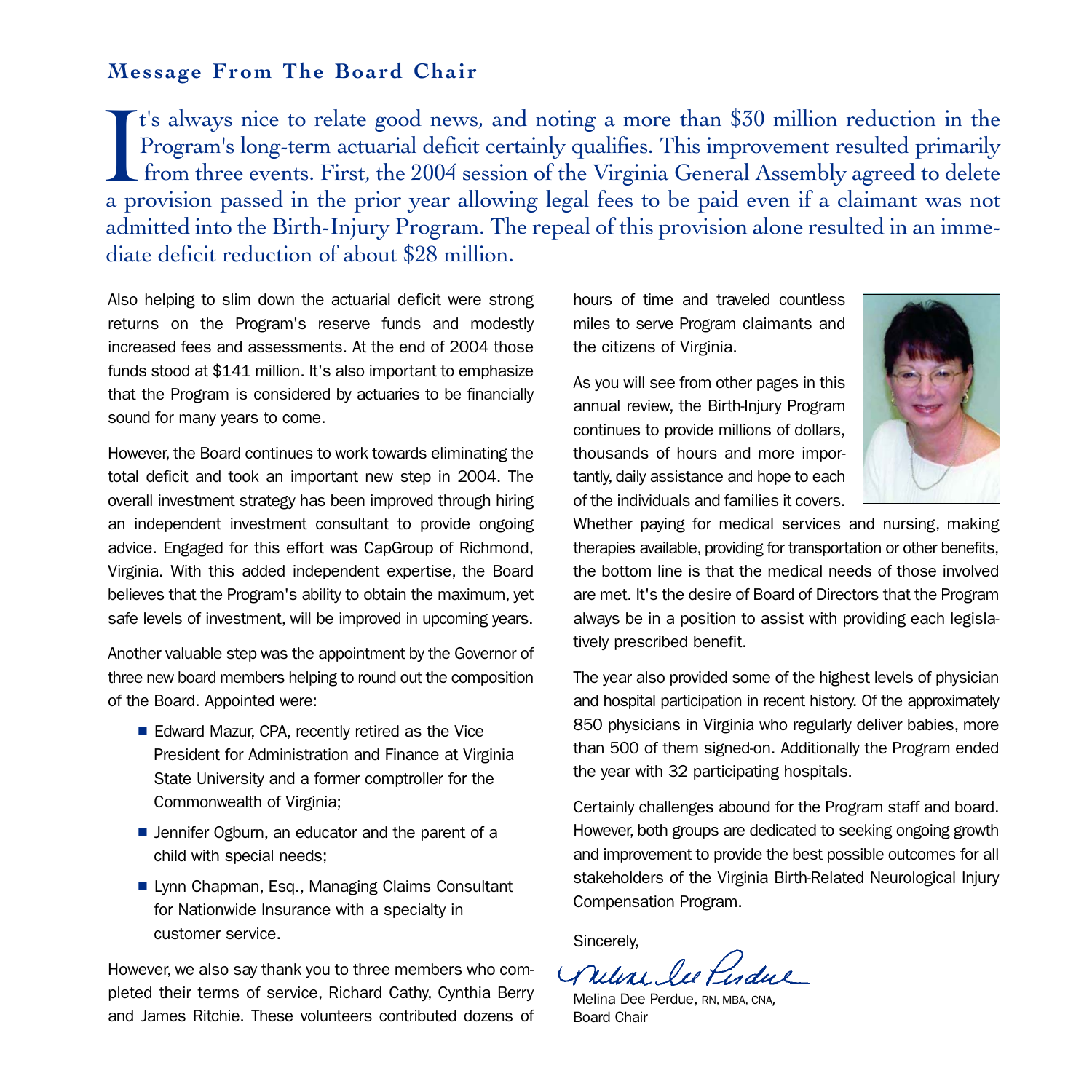# 130,000 hours*of nursing care*

ON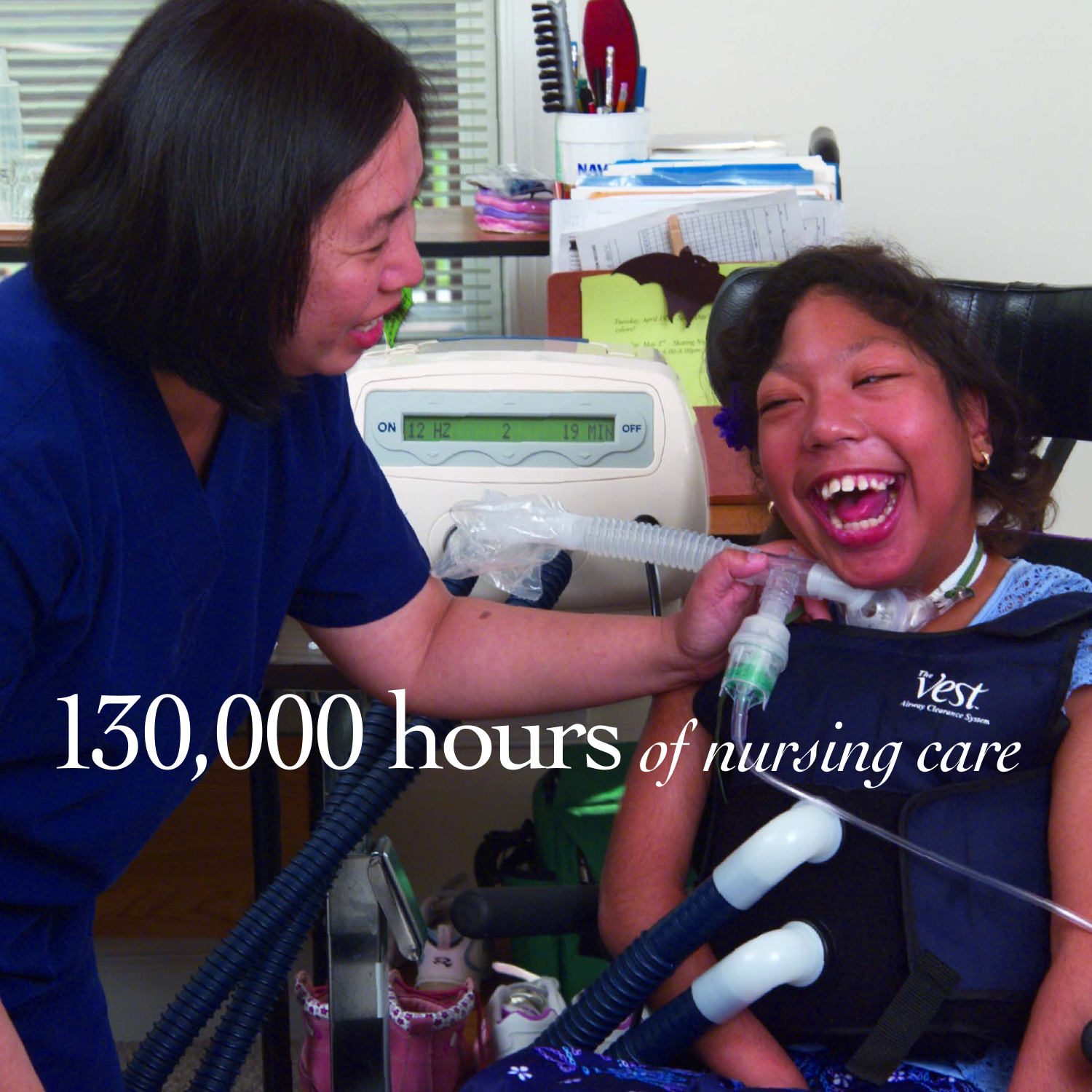# **130,000\* hours of nursing care**

Virtually every hour of every day, nurses throughout the Commonwealth are providing in-home care for participants in the Virginia Birth-Injury Program. Ranging from a couple hours per day to 24-hour care, nursing is a key and critical benefit. In fact, in 2004 more than 130,000 hours of care were financed by the Birth-Injury Program at a cost of about \$4 million. Each child's daily nursing care is based on his or her physician's order and is provided by the appropriate level of caregiver.

### **More than 1,200\* therapy sessions**

For children with birth-injuries, almost all suffering from cerebral palsy, physical therapy is a weekly need. However, most corporate or individual health insurance policies only provide 30, 60 maybe 90 visits per year. That's when the Birth-Injury Program steps-in to assure participants receive the ongoing therapy they require. In 2004, more than 1,200 therapy sessions were paid for by the Program either totally or in part.

### **More than 600,000\* miles**

One of the greatest challenges for many families having a child with special needs is transportation. When a family member is in a wheelchair you can't just get in the car and go - unless you have a wheelchair accessible vehicle. That's why the Birth-Injury Program pays for a wheelchair accessible van for every admitted claimant utilizing a wheelchair – keeping the family on the go. Every year, families travel well over 600,000 miles in their Birth-Injury Program supplied vans.

# **Housing**

A new rental housing policy became effective in 2004 allowing families that rent their homes to also receive assistance in obtaining handicapped accessible space. When a family moves from one rental property to another that provides handicapped accessible space for the child, the Program will provide a monthly stipend towards the rental fee. The stipend is based on the amount of space allowed when the Program funds a home addition for homeowners, thus assuring equity in the benefit for both homeowners and home renters.

n 2004, 17 petitions seeking entry into the Birth-Injury Program were filed with the Virginia Workers' Compensation Commission. In 2004, 17 petitions seeking entry into the<br>Birth-Injury Program were filed with the<br>Virginia Workers' Compensation Commission.<br>By statute, the Workers' Compensation Commission has sole authority to admit claimants. The Birth-Injury Program is a no-fault, exclusive remedy. As of December 31, 2004, 99 claimants had been admitted since the Program's establishment in 1987.

### **Covered Services/Expenses For An Awarded Claim**

- Medical
- Hospital
- Rehabilitation/Therapy
- Residential and custodial care
- Compensation for lost earnings, ages 18 to 65
- Special equipment or facilities
- Reasonable claim filing costs (including attorney's fees)
- Medically necessary travel

### **Expenses Not Covered**

- Expenses covered by other government programs
- Expenses covered by prepaid health plans or HMOs
- Expenses covered by private insurance

# **Eligibility/Key Points Of The Virginia Law**

- Child delivered by a participating doctor or hospital
- Child who suffered a birth-related neurological injury, as defined by Virginia law
- Injury must have resulted from oxygen deprivation or mechanical injury during labor, delivery, resuscitation
- Child must be permanently motorically disabled and developmentally disabled or cognitively disabled
- Child must need assistance with all daily living activities



Benefits Paid To Claimants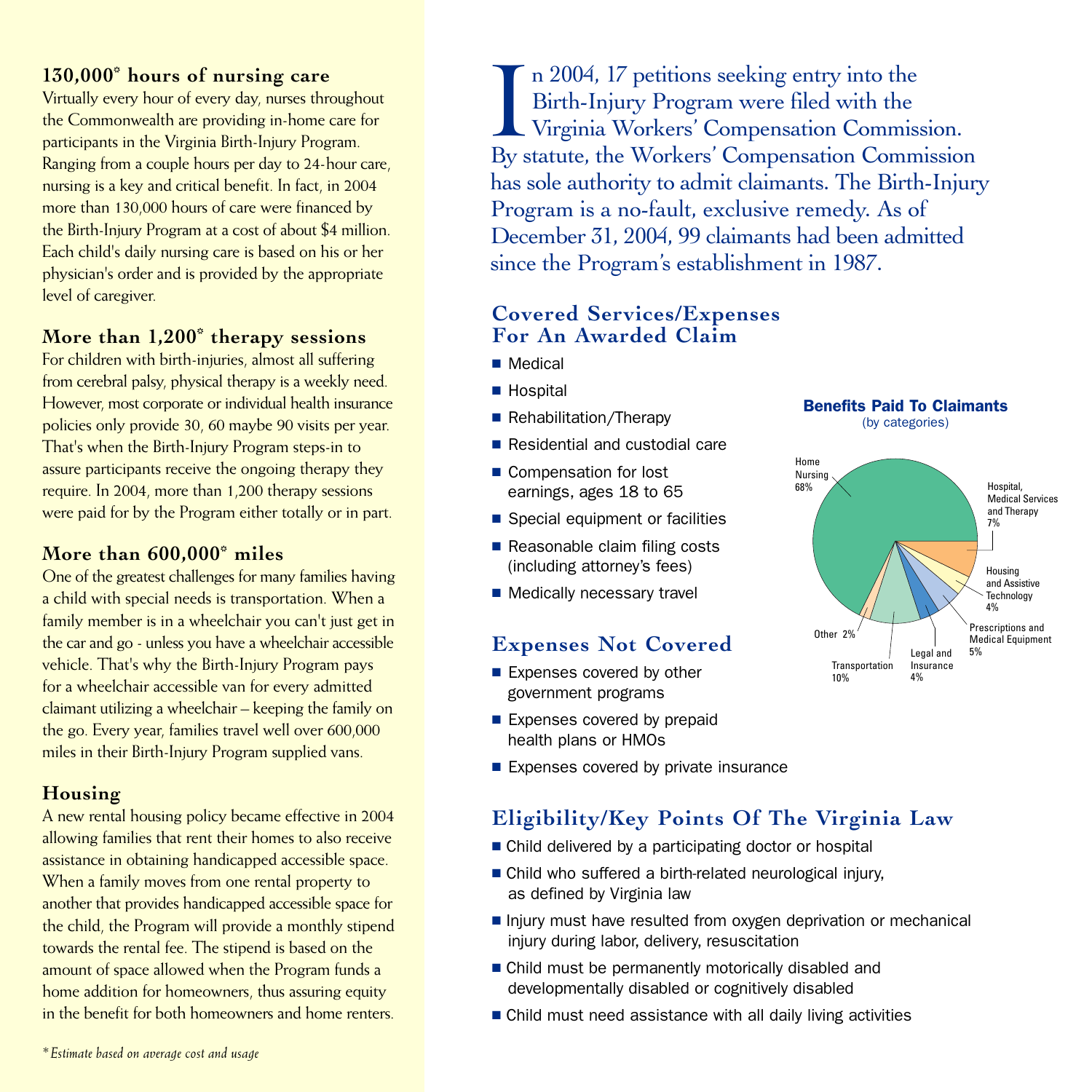# Over 500 physicians, midwives and hospitals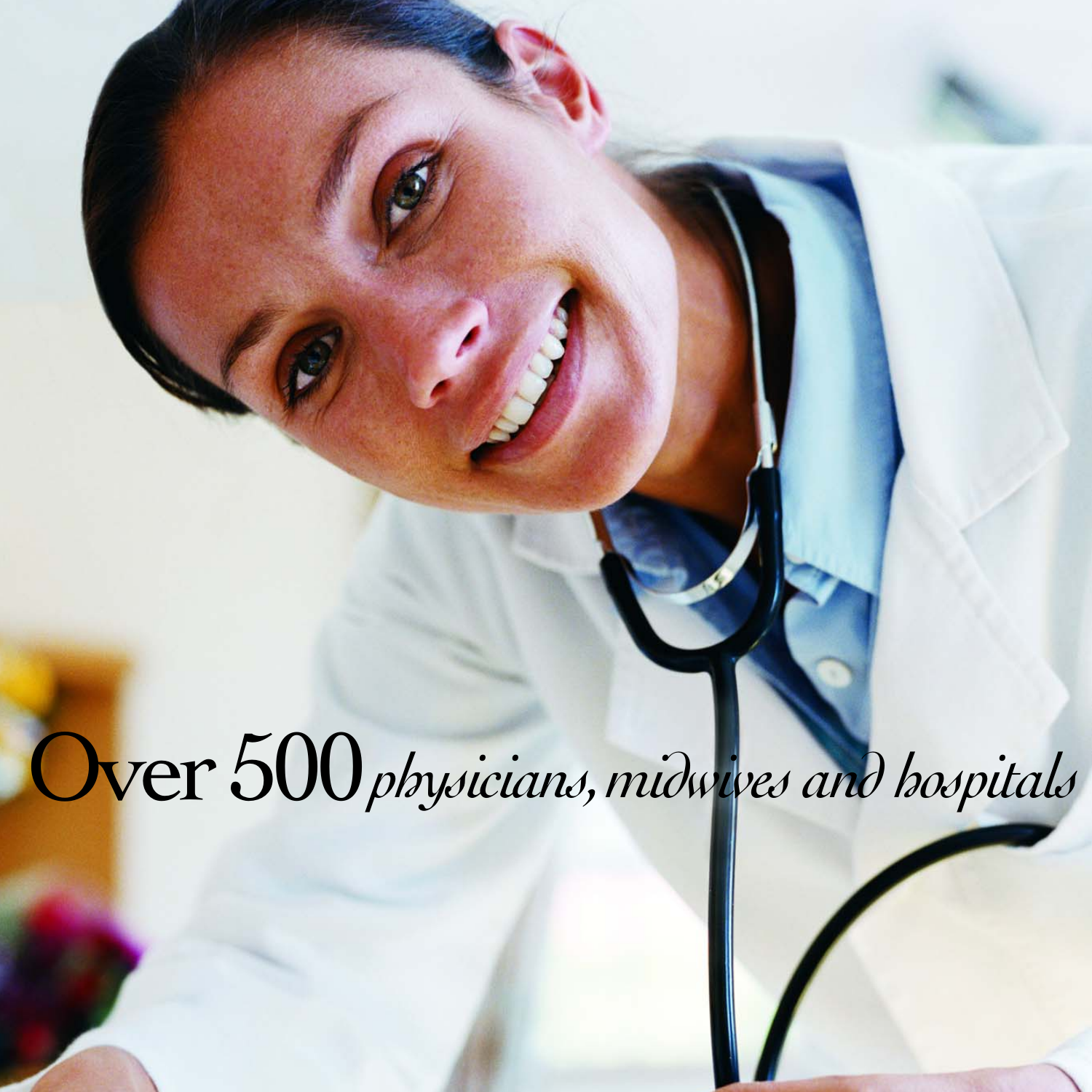hysicians and hospitals across Virginia continue to discover that participation in the Virginia Birth-Related Neurological Injury Program is a reassuring move for them, and even more so for their patients. A qualifying birth injury can occur despite the heroic efforts of everyone Inth-Related Neurological Injury Program is a reassuring move for them, and even more so for their patients. A qualifying birth injury can occur despite the heroic efforts of everyone involved. When it does happen, entry i and health services providers.

Along with the coverage benefits of participation, physicians also receive a reduction or credit in their malpractice insurance premiums. While these reductions vary by insurance company, often the difference will cover the participation costs. In 2004, over 500 physicians and midwives made the decision to participate. These health professionals provide delivery services in most localities throughout the Commonwealth of Virginia. Hospitals also receive the same assurance. During 2004, 32 Virginia hospitals enrolled in the Program.

### **Key Facts**

- Established in 1987 by the Virginia General Assembly
- Alleviated the immediate malpractice insurance crisis and possible obstetric services shortage
- By law, all obstetricians, whether participating or non-participating, must inform patients whether they participate or not
- According to studies, the Birth-Injury Program helps control rising medical malpractice insurance rates

### **Financials For the Year Ended December 31, 2004:**

### CASH FLOWS FROM OPERATING ACTIVITIES

| Net cash provided by operating activities   | 11,768,203  |
|---------------------------------------------|-------------|
| Payments to employees                       | (323, 111)  |
| Payments to suppliers of goods and services | (348, 210)  |
| Payments on behalf of claimants             | (5,746,164) |
| Other receipts                              | 100         |
| Receipts from insurance companies           | 10,210,363  |
| Mandated physician fee receipts             | 3,397,988   |
| Receipts from participating physicians      | 2,057,253   |
| Receipts from hospitals                     | 2,519,709   |

### FINANCIAL RESERVES VALUE

| Market Value Dec. 31, 2004 | 141,325,000 |
|----------------------------|-------------|
| Investment Earnings (Net)  | 7.312.000   |
| Net Contributions          | 12,895,000  |
| Market Value Dec. 31, 2003 | 121.118.000 |

#### ESTIMATED TOTAL ACTUARIAL DEFICIT

| As of Dec. 31, 2004 | 102,500,000 |
|---------------------|-------------|
|                     |             |

This information is intended solely for general informational purposes. To see the latest annual audit or actuarial study please see the Program's website at www.vabirthinjury.com.



### Income by Source